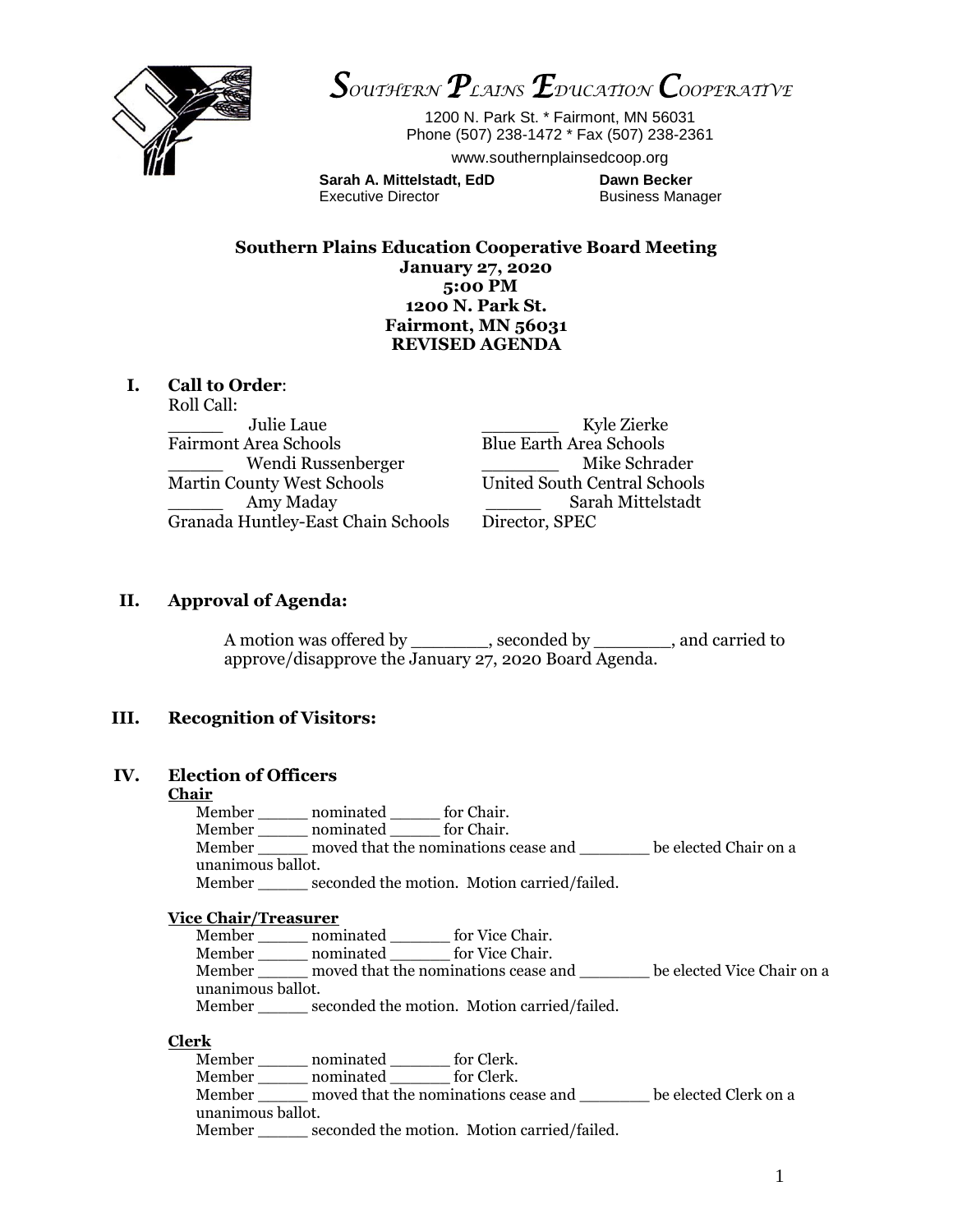## **V. Reports:**

- **A.** Director
- **B.** Administrative Coordinator
- **C.** Construction

## **VI. Guest Presenter: Kellie Fischer regarding EQIP**

#### **VII. Approval of Prior Meeting Minutes:**

A motion was offered by \_\_\_\_\_\_\_\_, seconded by \_\_\_\_\_\_\_\_\_, and carried to approve/disapprove the minutes of the SPEC Board Meeting of Monday, November 25, 2019.

## **VIII. Presentation of Bills/Finance**

Check registers for 11-27-2019, 12-12-2019, 12-27-2019, 1-9-2020, 1-23-2020, and wire transfers presented for approval.

A motion was offered by \_\_\_\_\_\_\_, seconded by \_\_\_\_\_\_\_, and carried to approve/disapprove the above check registers and wire transfers.

## **IX. Personnel**

## **A. Resignations/Retirements**

1. Donna Roper, ECSE Teacher, effective the end of 2019-2020 school year

A motion was offered by \_\_\_\_\_\_, seconded by \_\_\_\_\_\_\_, and carried to approve/disapprove the above retirement.

## **B. Lane Changes**

- 1. Eric Weedman, from MA to MA + 10
- 2. Rhonda Petrowiak, from MA to MA + 10
- 3. Stephanie Andersen, from MA to MA + 10
- 4. Brooke Eisenmenger, from BA +10 to BA + 20

A motion was offered by \_\_\_\_\_, seconded by \_\_\_\_\_, and carried to approve/disapprove the above lane changes.

# **X. Action Items**

# **A. Approval for Signatures on School District Checks**

A motion was offered by \_\_\_\_, seconded by \_\_\_\_, and carried to approve Board Chair's \_\_\_\_\_\_, and Board Clerk's \_\_\_\_\_\_, signatures on school district checks.

## **B. Access to Bank Accounts**

A motion was offered by \_\_\_\_, seconded by \_\_\_\_\_, and carried to approve/disapprove access to bank accounts for Business Manager, Dawn Becker; Financial Secretary, Laura Teveldal; and Director, Sarah Mittlestadt.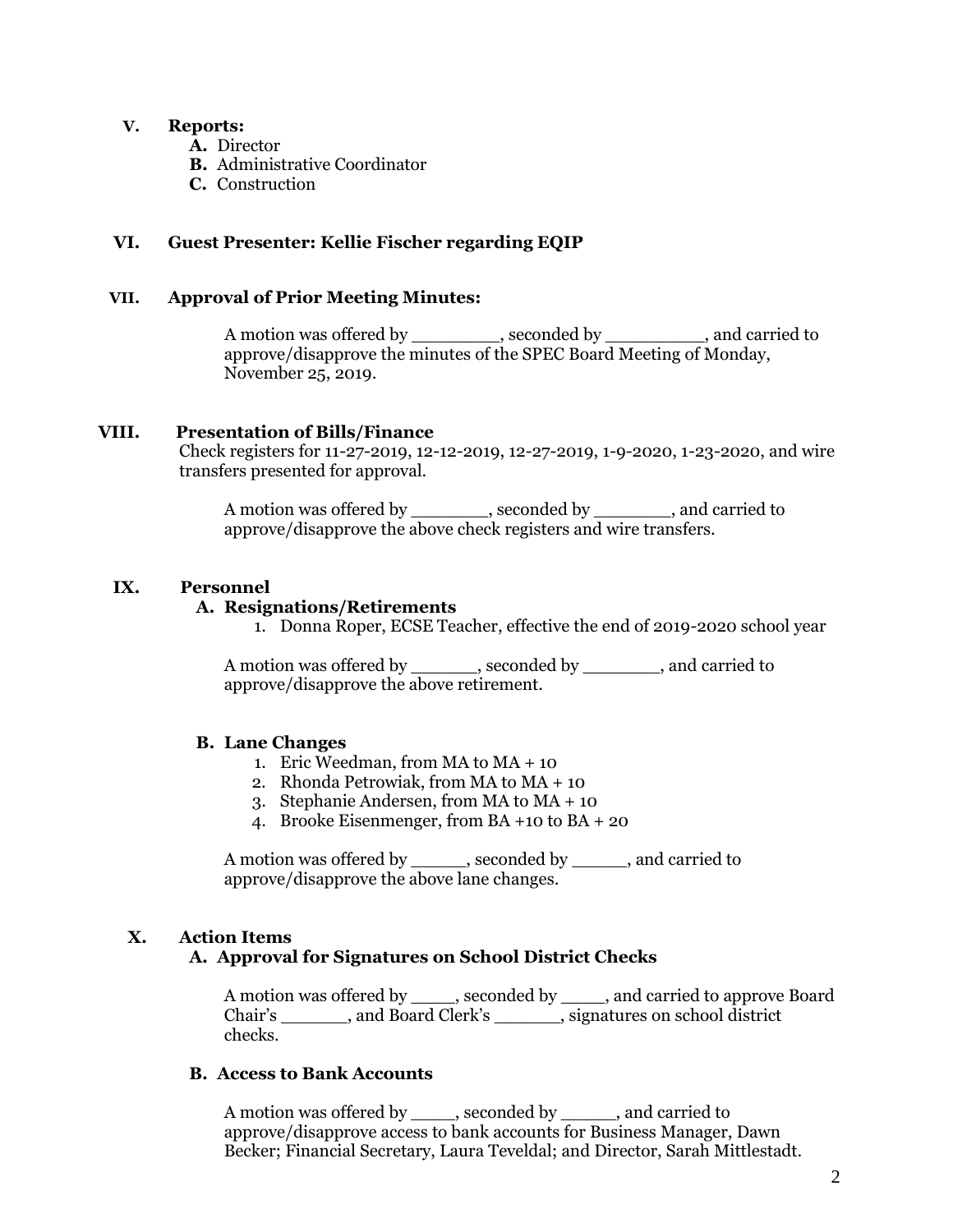#### **C. Resolution to Reduce Programs/Staff 2019-2020** Attachment

# **All those voting in favor:**

Amy Maday \_\_\_\_\_\_ Julie Laue \_\_\_\_\_ Mike Schrader \_\_\_\_\_\_ Kyle Zierke \_\_\_\_\_\_\_

# **All those voting against:**

Wendi Russenberger Mike Schrader

| Amy Maday   | Julie Laue |
|-------------|------------|
| Kyle Zierke |            |

## **D. Policy Revisions**

- 1. Approve policy 535- Service Animals
- 2. Rescind Policy 550 Service Animals

A motion was offered by econded by , seconded by , and carried to approve/disapprove the above policy revisions.

## **E. Termination of Freshly Cut Media contract**

A motion was offered by \_\_\_\_, seconded by \_\_\_\_\_\_\_, and carried to approve/disapprove the above contract termination.

## **F. Approve Behavior Threat Assessment & Management Workshop Contract**

A motion was offered by \_\_\_\_\_, seconded by \_\_\_\_, and carried to approve/disapprove the above contract.

## **G. Approve Resolution to Accept \$2500 Walmart Donation**

## **All those voting in favor:**

Wendi Russenberger \_\_\_\_ Amy Maday \_\_\_\_ Julie Laue \_\_\_\_ Mike Schrader \_\_\_\_\_\_ Kyle Zierke \_\_\_\_\_\_\_\_

## **All those voting against:**

Wendi Russenberger Mike Schrader \_\_\_\_\_\_ Ky

| Amy Maday   | Julie Laue |
|-------------|------------|
| Kyle Zierke |            |

# **H. Approve an application for the EQIP State Implementation**

A motion was offered by seconded by and carried to approve/disapprove the application for EQIP State Implementation Project.

*I. Approve a Work Agreement with Jesse Sheppard, Technology Coordinator*

*A motion was offered by \_\_\_\_\_, seconded by \_\_\_\_\_, and carried to approve/disapprove the above work agreement.*